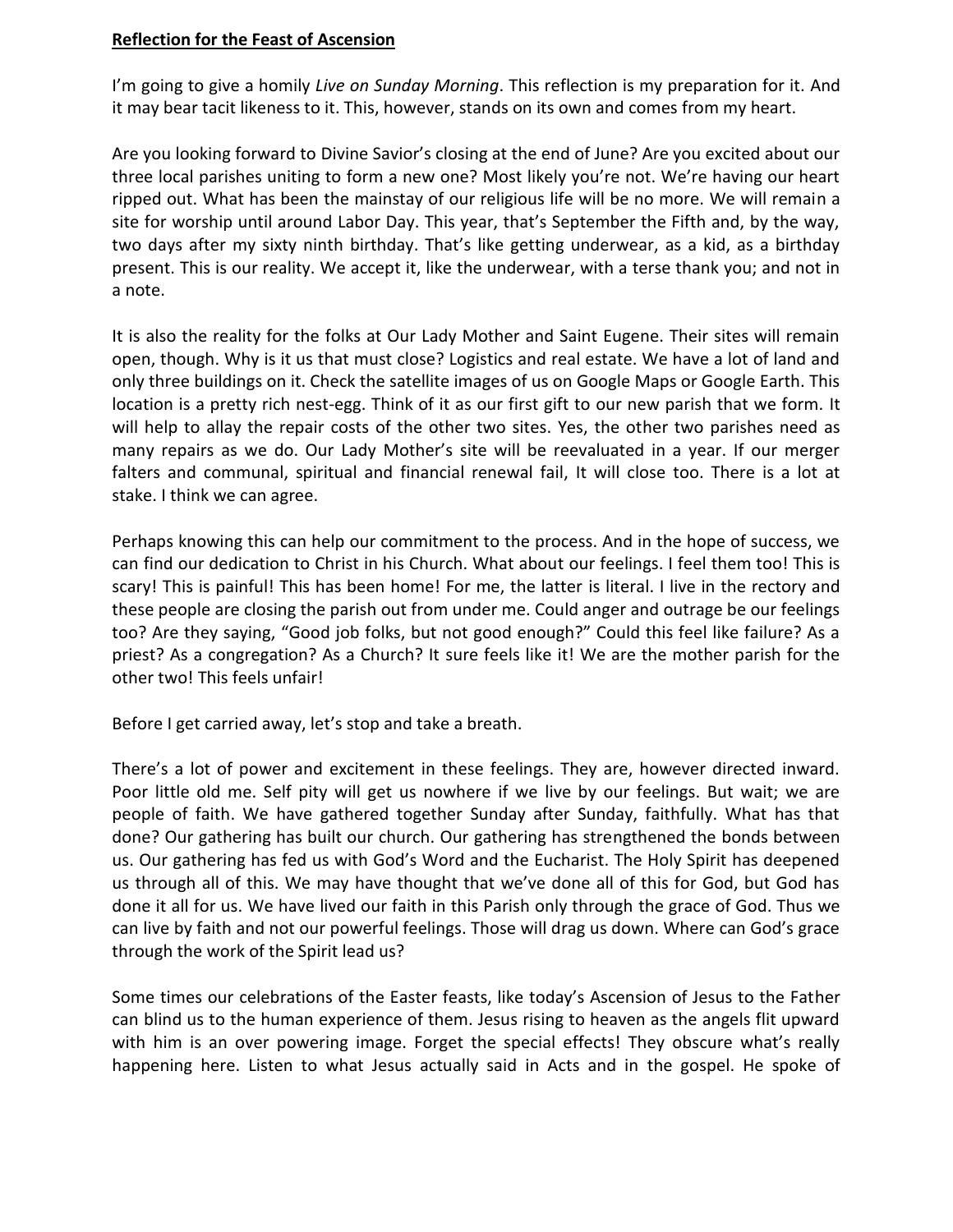salvation, the forgiveness of sin and the Church's mission leading to the kingdom of God. What really happened to the disciples was not the glory of God.

Jesus left them – alone. Think about that. They had their heart ripped out of them. Their leader, teacher and savior was gone and for the second time. Jesus had died on the cross; death is the end. But wait; Jesus rose from death alive! They had a reprieve; there was hope. But now, on this feast, Jesus was finally gone. What were they to do? They experienced all the feelings we have as our heart is ripped from us! Did they flounder? Did they fail? Of course not; we wouldn't exist as a faithful Church if they had. We're going through what they did. What of those yet to come? How will the Holy Spirit work in us?

That's a good question. Can we answer it? I was a kid when Divine Savior was founded. In the early 1960s I would drive out here from the North Side with my parents to visit my mom's god mother, who was Sister Mary Christine Lentsch, OSF in the newly built convent. Were you one of the founders? Didn't you revel in the excitement and hope for the future? We can grieve and still have hope now. Remember what those days were like, the days of our youth. We face the same possibility now! We have faith and that's all the apostles needed; they fulfilled their mission, for here we are. We are fulfilling ours now and a new, possibly powerful experience awaits us.

What did the Eleven have? They had the Spirit of Jesus within them. They had each other and with those gifts, they built Christ's Church. None of them got out alive, but they, Like Jesus, live in us. What was most important, they trusted in Jesus' Spirit; they trusted each other. In our situation, I trust you!

We have sixty seven years of experiences, presence and commitment. We have been gifted in so many ways. As members of the founding area parish we will bring our individual and collective gifts with us. Hell, I'm going too. At least you know how long my masses last. In fact, our heart has not been ripped out of us. Last I checked, mine's still beating and so is yours. Jesus never left the disciples alone; he left them his spirit. His spirit is in us too; a source of joy and hope amid our grief. We move forward, together to a new parish and toward the kingdom of God.

Can anyone say Amen?

James D. Beath May 24-25, 2022

### FIRST READING: Acts of the Apostles 1:1-11

A reading from the beginning of the Acts of the Apostles:

In the first book, Theophilus, I dealt with all that Jesus did and taught until the day he was taken up, after giving instructions through the Holy Spirit to the apostles whom he had chosen. He presented himself alive to them by many proofs after he had suffered, appearing to them during forty days and speaking about the kingdom of God. While meeting with them, he enjoined them not to depart from Jerusalem, but to wait for "the promise of the Father about which you have heard me speak; for John baptized with water, but in a few days you will be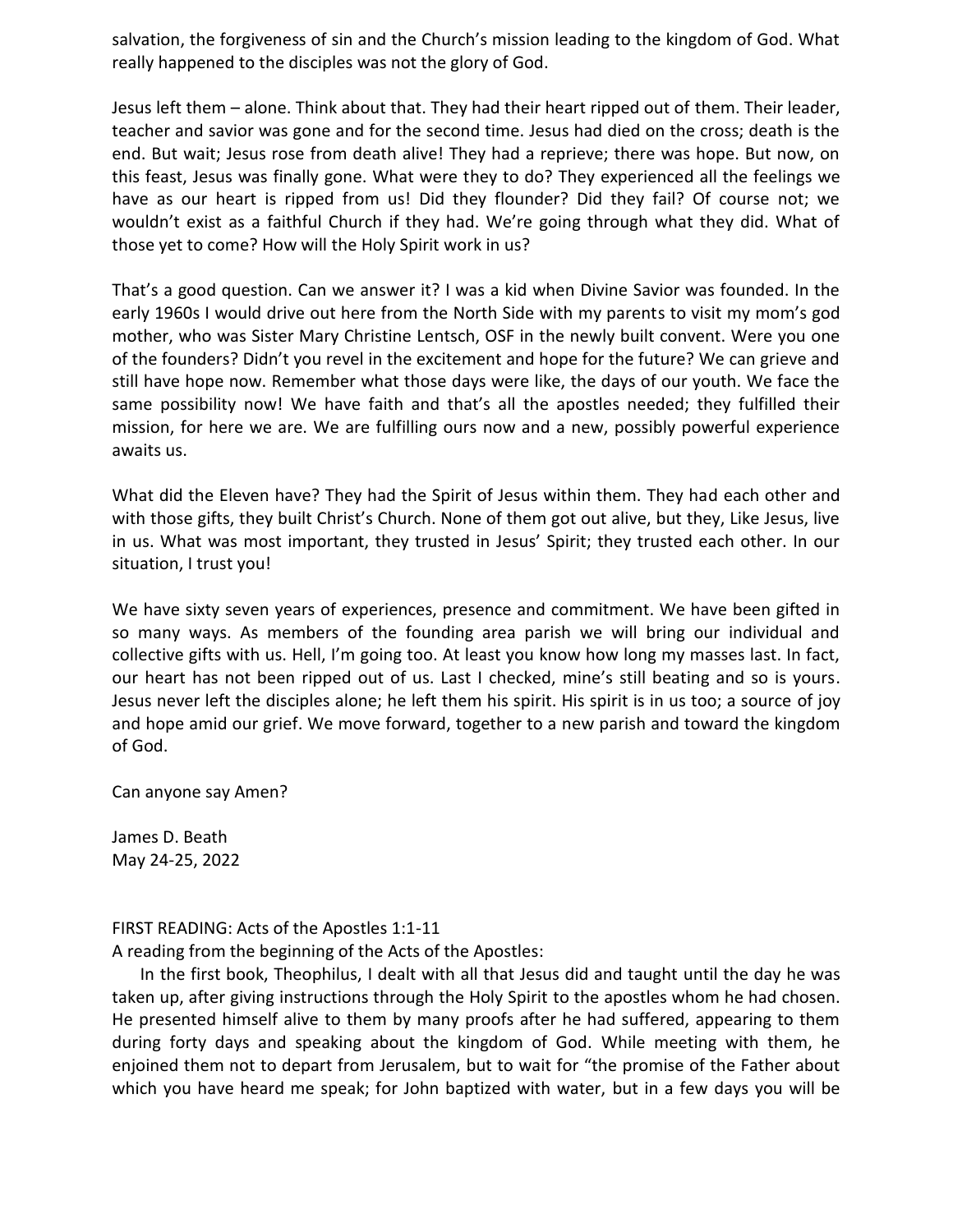baptized with the Holy Spirit." When they had gathered together they asked him, "Lord, are you at this time going to restore the kingdom to Israel?" He answered them, "It is not for you to know the times or seasons that the Father has established by his own authority. But you will receive power when the Holy Spirit comes upon you, and you will be my witnesses in Jerusalem, throughout Judea and Samaria, and to the ends of the earth." When he had said this, as they were looking on, he was lifted up, and a cloud took him from their sight. While they were looking intently at the sky as he was going, suddenly two men dressed in white garments stood beside them. They said, "Men of Galilee, why are you standing there looking at the sky? This Jesus who has been taken up from you into heaven will return in the same way as you have seen him going into heaven."

The word of the Lord.

# Responsorial: Psalm 47:2-3, 6-7, 8-9

# *God mounts his throne to shouts of joy: a blare of trumpets for the Lord.*

All you peoples, clap your hands, shout to God with cries of gladness, For the LORD, the Most High, the awesome, is the great king over all the earth.

# *God mounts his throne to shouts of joy: a blare of trumpets for the Lord.*

God mounts his throne amid shouts of joy; the LORD, amid trumpet blasts. Sing praise to God, sing praise; sing praise to our king, sing praise.

# *God mounts his throne to shouts of joy: a blare of trumpets for the Lord.*

For king of all the earth is God; sing hymns of praise. God reigns over the nations, God sits upon his holy throne.

# *God mounts his throne to shouts of joy: a blare of trumpets for the Lord.*

# SECOND READING: Ephesians 1:17-23

A reading from the Letter of Saint Paul to the Ephesians:

Brothers and sisters: May the God of our Lord Jesus Christ, the Father of glory, give you a Spirit of wisdom and revelation resulting in knowledge of him. May the eyes of your hearts be enlightened, that you may know what is the hope that belongs to his call, what are the riches of glory in his inheritance among the holy ones, and what is the surpassing greatness of his power for us who believe, in accord with the exercise of his great might: which he worked in Christ, raising him from the dead and seating him at his right hand in the heavens, far above every principality, authority, power, and dominion, and every name that is named not only in this age but also in the one to come. And he put all things beneath his feet and gave him as head over all things to the church, which is his body, the fullness of the one who fills all things in every way.

The word of the Lord.

### GOSPEL: Luke 24:46-53

+ A reading from the conclusion of the holy Gospel according to Luke:

Jesus said to his disciples: "Thus it is written that the Christ would suffer and rise from the dead on the third day and that repentance, for the forgiveness of sins, would be preached in his name to all the nations, beginning from Jerusalem. You are witnesses of these things. And behold I am sending the promise of my Father upon you; but stay in the city until you are clothed with power from on high." Then he led them out as far as Bethany, raised his hands, and blessed them. As he blessed them he parted from them and was taken up to heaven. They